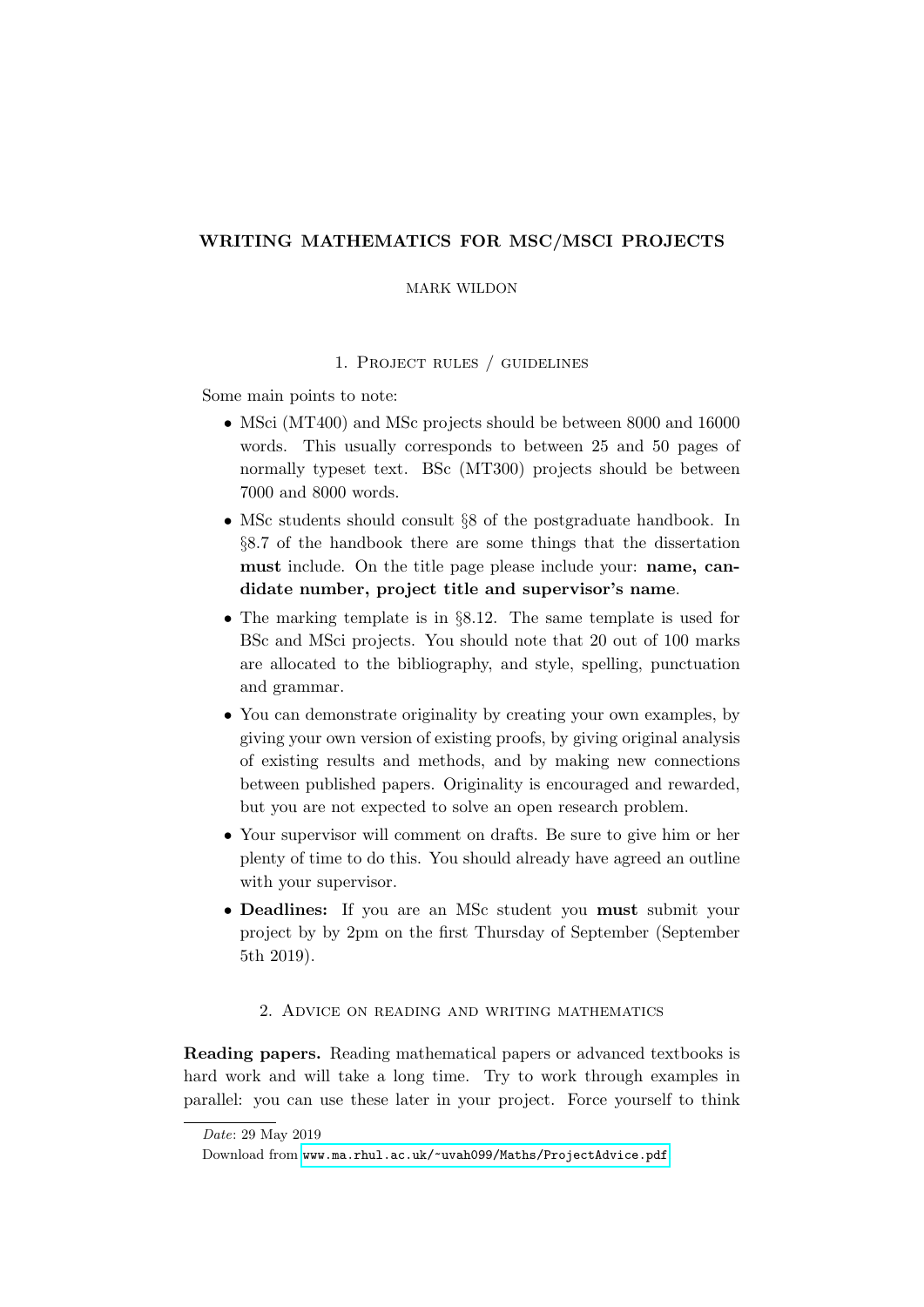about the material. For example, imagine you have to give a talk on some part: what are the main points you would want to hear yourself saying?

Finding papers. MathSciNet is the main database of mathematics papers. It also has reviews; these can be very useful when finding your way into a new field: see <www.ams.org/mathscinet>. (You will need to be on the college network or use VPN.)

General writing advice. In summary: respect the reader. Ideally it should be a pleasure to read your project. To achieve this you will need to spend a lot of time writing, and re-writing: "What is written without effort is, in general, read without pleasure" (Samuel Johnson).

- Maybe most important: Try to create your own examples, and give your own approach to the material. Do not just regurgitate the papers you have read. Some arguments and proofs will benefit from having many details added; for others you might prefer to summarise the key ideas, omitting technical details. Do not leave the reader feeling that he or she might just as well have struggled through the original sources.
- Think of your reader as an interested and intelligent friend who knows a reasonable amount of general mathematics, but nothing about your particular subject.
- Your project should read like a well-written piece of English. So write in complete sentences, not in the style of abbreviated lecture notes. A formal style is appropriate. Contractions such as 'don't, can't' and other forms common in speech will grate on the reader.
- Think about the logical structure. Either write the introduction last, or be prepared to rewrite it as you proceed.
- Try to provide a convincing narrative. This can be informed by the problems you are considering, or by the logical structure of a proof, or by the history of the subject. There should be coherent reason, explained in the introduction, for the scope of your project.
- For each sentence you write, make sure that you understand it, that it is true, and that it makes sense. Reading aloud is a good way to expose poorly worded sentences.

Further sources of advice. There is much good advice available on writing, often available free online. In no particular order I recommend:

- <web.mit.edu/jrickert/www/mathadvice.html>.
- Notes from a course run by Donald Knuth: [tex.loria.fr/typograph](tex.loria.fr/typographie/mathwriting.pdf)ie/ [mathwriting.pdf](tex.loria.fr/typographie/mathwriting.pdf).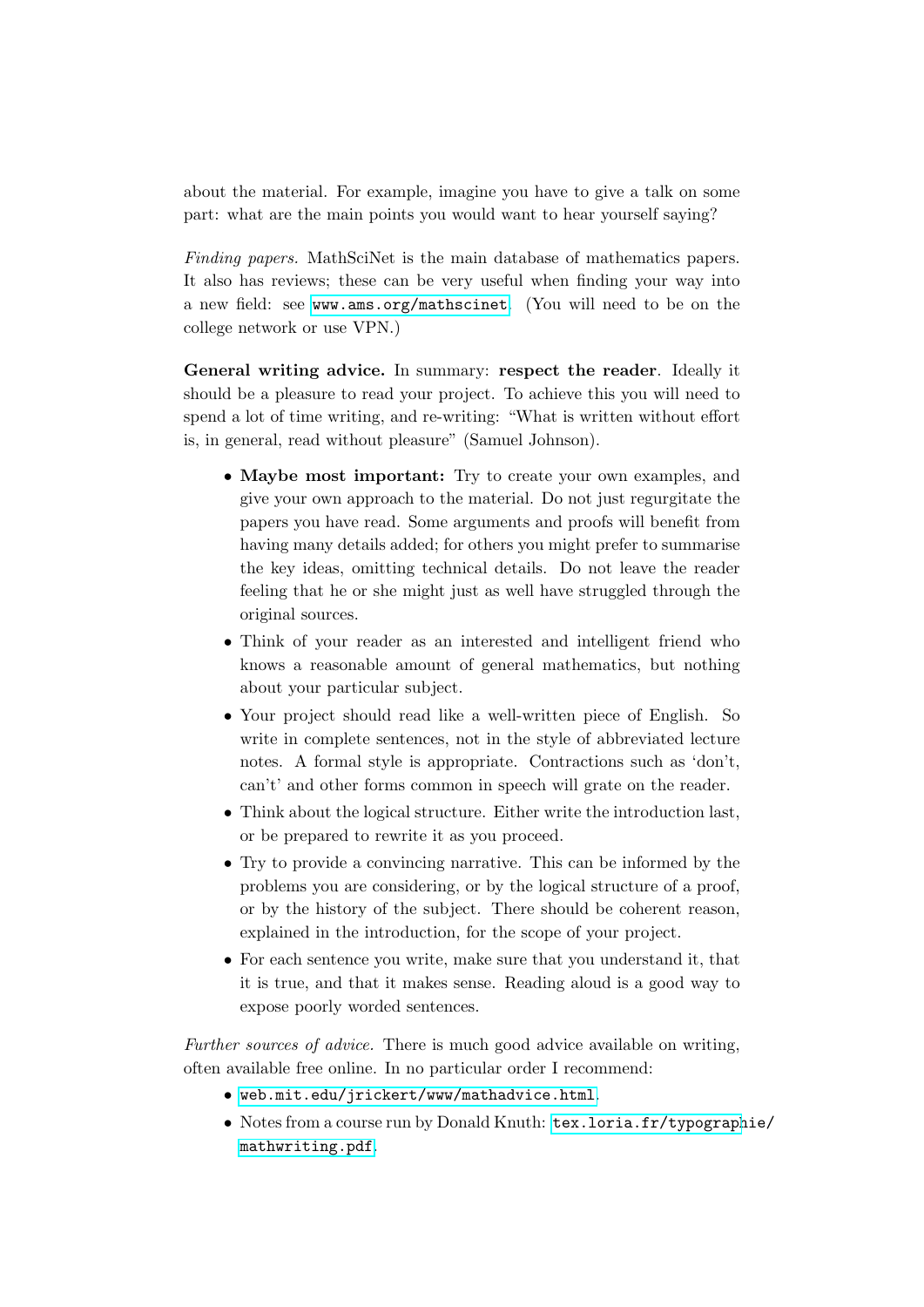- Steven G. Krantz, A Primer of Mathematical Writing, American Mathematical Society (1997).
- $\bullet$  T. W. Körner, How to Write a Part III Essay, [www.dpmms.cam.ac.](www.dpmms.cam.ac.uk/~twk/Essay.pdf) [uk/~twk/Essay.pdf](www.dpmms.cam.ac.uk/~twk/Essay.pdf).
- George Orwell, Politics and the English Language, [www.mtholyoke.](www.mtholyoke.edu/acad/intrel/orwell46.htm) [edu/acad/intrel/orwell46.htm](www.mtholyoke.edu/acad/intrel/orwell46.htm).
- Some grammatical errors (and non-errors) from the Guardian: [tinyur](tinyurl.com/hlzakdq)l. [com/hlzakdq](tinyurl.com/hlzakdq).
- Gardiner and Kearns: 'Turbo-charge your writing today': [www.](www.nature.com/naturejobs/science/articles/10.1038/nj7354-129a) [nature.com/naturejobs/science/articles/10.1038/nj7354-129a](www.nature.com/naturejobs/science/articles/10.1038/nj7354-129a)

For many other links and thoughts see: [mathoverflow.net/questions/](mathoverflow.net/questions/1243/how-to-write-math-well) [1243/how-to-write-math-well](mathoverflow.net/questions/1243/how-to-write-math-well).

It will take longer than you expect<sup>[1](#page-2-0)</sup>. Even if you have a very good idea what you are going to say, do not expect to average more than one page of typeset text per day. If you have never written a project before, this may seem absurdly low; note however that at this rate, you will still have your project written in one month. If you have done something similar before, then you will be able to make a better estimate.

Specific writing advice. See also Knuth's notes and the other links above.

Definitions. Clear and consistent definitions help to unify your project. Some technical terms are part of the common language of mathematics and do not need definitions (for example, 'prime number', 'field', ...). Others, are standard but still need a few words of clarification. For instance, if you use graphs, are they permitted to have loops? If in doubt consult your supervisor.

Signposts. The outward structure of your project should be clear to the reader. You are writing a mathematics paper, not a detective story! Outline what you are going to do in your introduction. Make forward and backward references to connect related ideas.

Notation. Think carefully about the mathematical notation you use. You may need to change it from your sources in order to be consistent throughout your project. Mathematical notation is very dense and needs words to pad it out. Do not start sentences with symbols. So rather than  ${}^{\circ}C$  has length 8 because . . . ' write

'The code  $C$  has length 8 because  $\dots$ '.

<span id="page-2-0"></span><sup>&</sup>lt;sup>1</sup>This is Hofstadter's Law  $[2, \text{ page } 152]$  $[2, \text{ page } 152]$ . A stronger version of Hofstadter's Law states that Hofstadter's Law still holds if one applies it.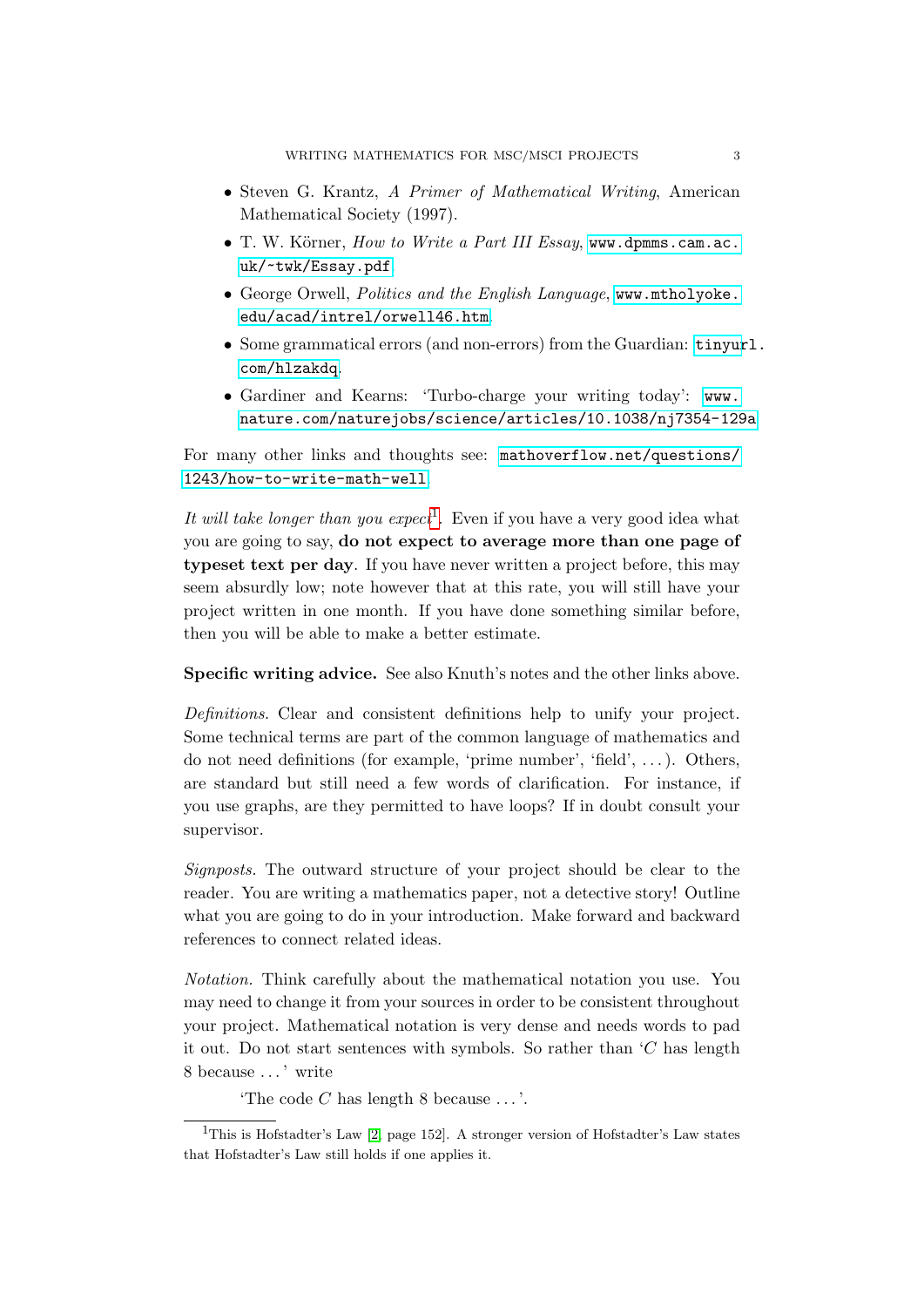Do not use punctuation to separate two mathematical clauses. For example

'Hence  $v_i = 0, i \in \{1, ..., 8\} \dots$ '

should be replaced with

'Hence  $v_i = 0$  for  $i \in \{1, ..., 8\}$ ...'.

Write out numbers when they are used as adjectives in sentences. This helps to avoid some potential ambiguities. For example, 'there are two symbols equal to 1 in the codeword 00112'. Do not use  $=, \leq, \geq$  or similar symbols as the verb in a long sentence. For example,

'Hence  $|C| \leq 4$ .'

is fine. But

'Therefore the number of codewords = 5'

is terrible compared to

'Therefore the number of codewords is 5.'

We versus I. Say 'We' if you are doing something with the reader, for example 'We now prove that the minimum distance is . . . '. Use 'I' more rarely, and only if you are expressing your personal opinion.

Suspension. A small amount of 'suspension', as in 'we now prove that  $d_n/n! \rightarrow$  $1/e$  as  $n \to \infty$ , where  $d_n$  is the number of derangements of  $\{1, 2, ..., n\}$  can help the text flow, but used unnecessarily it can be annoying. If there is a lengthy 'where . . . ' clause following a statement, it would probably be better rephrased.

Displayed equations. Use displayed equations (centred in the text) for long equations, or any equation that needs to be emphasised. Each displayed equation should be presented as part of a sentence.

Punctuation. The semicolon is very tempting, but becomes ridiculous if overused. A displayed equation at the end of a sentence should end with a full-stop; a comma may be appropriate if a displayed equation is in the middle of a sentence.

Proper nouns. Write 'Chapter 2', 'Theorem 3' as these are proper names. It is still correct to write 'in the next chapter', 'the following theorem'.

Proof reading. Get a friend to proof read your project for its style and to catch typographic errors.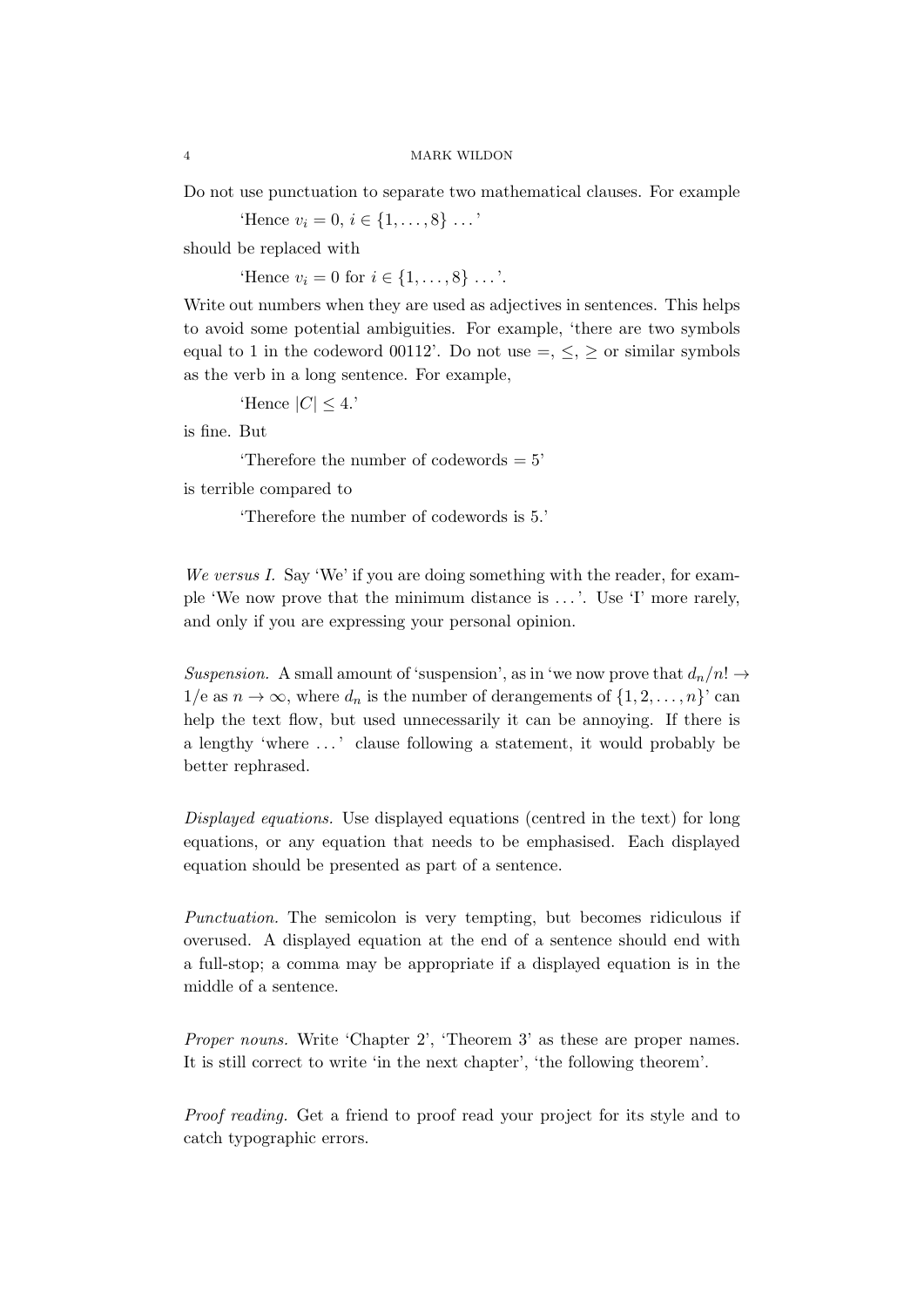Avoid accidentally committing plagiarism. Do not paraphrase someone else's account without acknowledging that you are following them closely. For some technical definitions, mathematical algorithms or cryptographic protocols, which have to be specified very precisely, it may be best to quote verbatim, making it clear you are doing this. If you use someone else's examples or ideas, you must say so, and indicate this by a precise reference. Conversely, make it clear when you have created your own examples, or are adding details to someone else's account.

> Even if you cite the original paper, if you present as your own words a block of text that follows another author's paragraph and sentence structure, making only minor word changes or re-orderings, then you are committing plagiarism.

If you leave things to the last minute, then it is probably inevitable you will write something very similar to the original source. So instead leave plenty of time: read the material one day, think about it some more on the next day, write your own account of it later. Doing this will make your own work seem more interesting to you, and it will lead to a much better project.

Citation. Accurate citation is vital (and worth 10 marks): refer to specific pages or theorems in a paper, for example [4, Theorem 3.3], or [7, page 2]. (Imagine you are the reader: you do not want to read an entire textbook to find the one result the author requires.) It is often appropriate to mention the author's name in the text, for example 'as Erdős proved in  $[1]$ ', but titles and other information are best left to the bibliography. Definitions also need citations, unless they are basic and can be expected to be known to all readers. Make sure the style of your bibliography is consistent. Unless the journal specifies otherwise, I use

> [1] P. Erdős, On an elementary proof of some asymptotic formulas in the theory of partitions, Ann. of Math., 43 (1942) 437–450.

Here  $43$  is the volume number. If use  $\mathbb{A}T_F\chi$  then you can use the bibliography environment to help you organize references and citations. (See example at end.)

#### 3. TYPESETTING

Almost every mathematician uses LAT<sub>EX</sub> to typeset their papers and lecture notes. I strongly advise you to do the same. If you use Microsoft Word, or a similar word-processing package, then things may seem easy at the start, but you risk ending up with a structureless and unattractive document that gets increasingly hard to edit as it grows in size. By the end you will wish you had used LATEX.